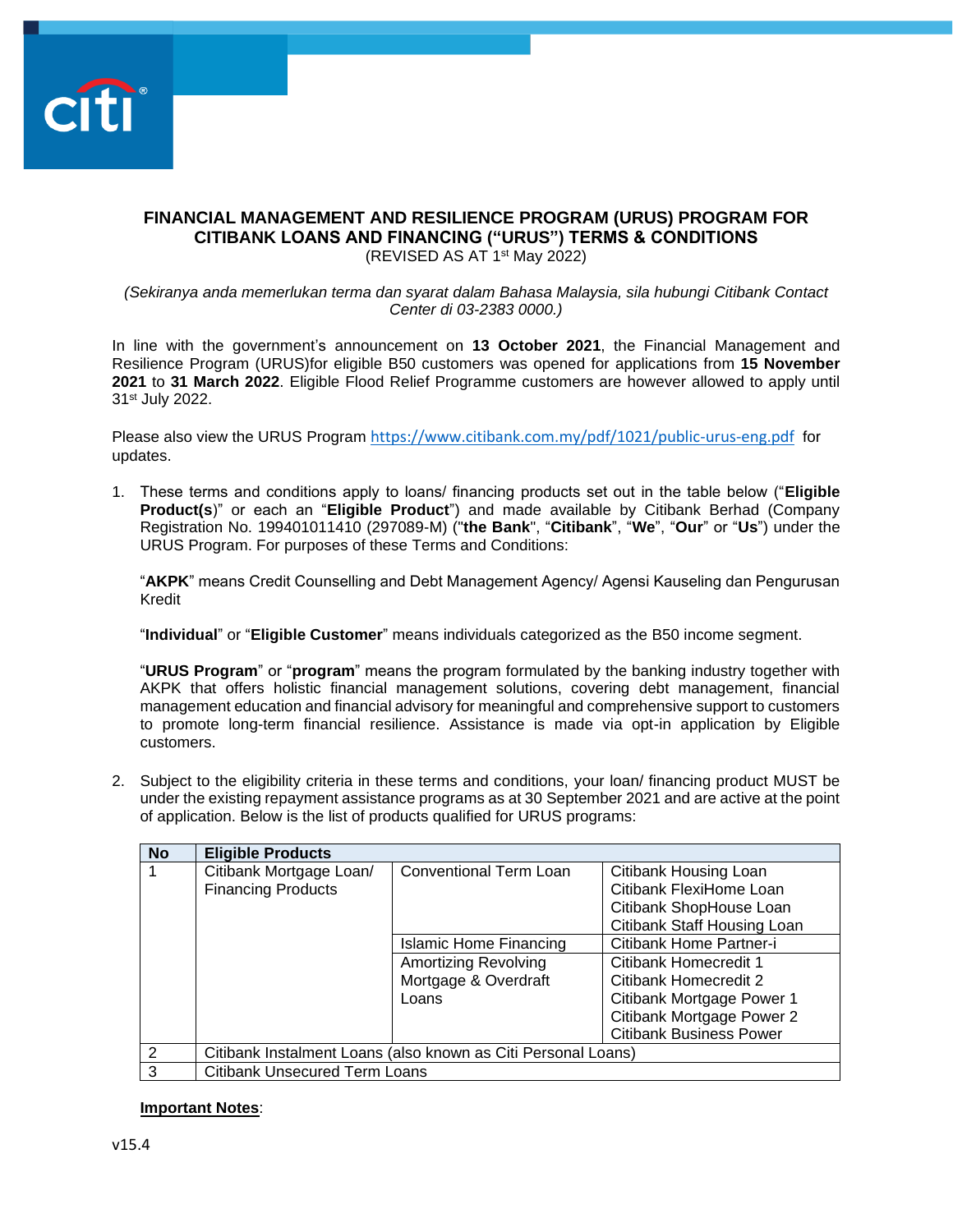

- 1) For joint borrower(s) loan/ financing account, in the event either one of the borrowers are classified as B50 segment, they can opt-in for the program.
- 2) **Amortizing Revolving Mortgage & Overdraft Loans** products are entitled for "**3 months Interest Waiver" option only**.
- 3) If you are an Islamic Home Financing (i.e. Citibank Home Financing-i) product customer, please contact Citibank Contact Centre at 03- 2383 0000 for further repayment assistance option.
- 4) These Terms and Conditions are read in conjunction with the terms and conditions governing your respective Eligible Product(s) and the terms and conditions for Citibank Deferment Program for Unsecured Loans and Financing, Citibank Deferment Program for Mortgage Loan/Financing and Overdraft Products and Citibank Post Moratorium Repayment Assistance Program for Loans and Financing. If there is any conflict or inconsistency between the terms governing your Eligible Product(s), the terms and conditions for Citibank Deferment Program for Unsecured Loans and Financing, Citibank Deferment Program for Mortgage Loans/ and Financing and Overdraft Products, Citibank Post Moratorium Repayment Assistance Program for Loans and Financing and these Terms and Conditions in respect of the URUS Program, these Terms and Conditions will prevail. Further, these Terms and Conditions may be superseded by variations, revisions or changes from time to time and at any time, in the manner set out below.
- 5) Customers with **Citibank Credit Cards/ Ready Credit products** would need to document their acceptance to convert their outstanding balances into a term loan prior to enrollment onto URUS. For the avoidance of doubt, all outstanding balances (including unbilled instalments) will be restructured into a term loan.
- 6) Subject to AKPK's approval for enrolment into the URUS Program, customers with **Credit Card balances/ other unsecured revolving credit** lines that have been converted into a term loan/ financing **may not be able to further utilize those credit lines**. Please also view the URUS Program <https://www.citibank.com.my/pdf/1021/public-urus-eng.pdf> for updates.

# **Eligibility**

- 3. This URUS Program is based on opt-in enrollment/ request and applies to all B50 individual(s) where they must meet ALL the following criteria at the point of application :-
	- 3.1 Have a household income of up to RM5,880 per month;
	- 3.2 Have loan/financing already under an existing repayment assistance program (e.g. Targeted Repayment Assistance, PEMERKASA Plus, PEMULIH, bank's own rescheduling and restructuring, etc.) as at 30 September 2021; and
	- 3.3 Experiencing a loss of employment or at least a 50% reduction in income
	- 3.4 Loan/financing still performing (not in arrears exceeding 90 days) as at the date of URUS application.
- 4. The programs/ options available for eligible customers to choose from under URUS are as follows:-

| <b>Customer Segment</b>         | <b>URUS Program/ Option</b>                                                                                                                       |
|---------------------------------|---------------------------------------------------------------------------------------------------------------------------------------------------|
| <b>Eligible B50 Individuals</b> | 3 months' interest/profit waiver ONLY; OR                                                                                                         |
|                                 | 3-month interest/profit waiver with reduced monthly instalments<br>of up to 24 months (inclusive of the 3-month interest/profit waiver<br>period) |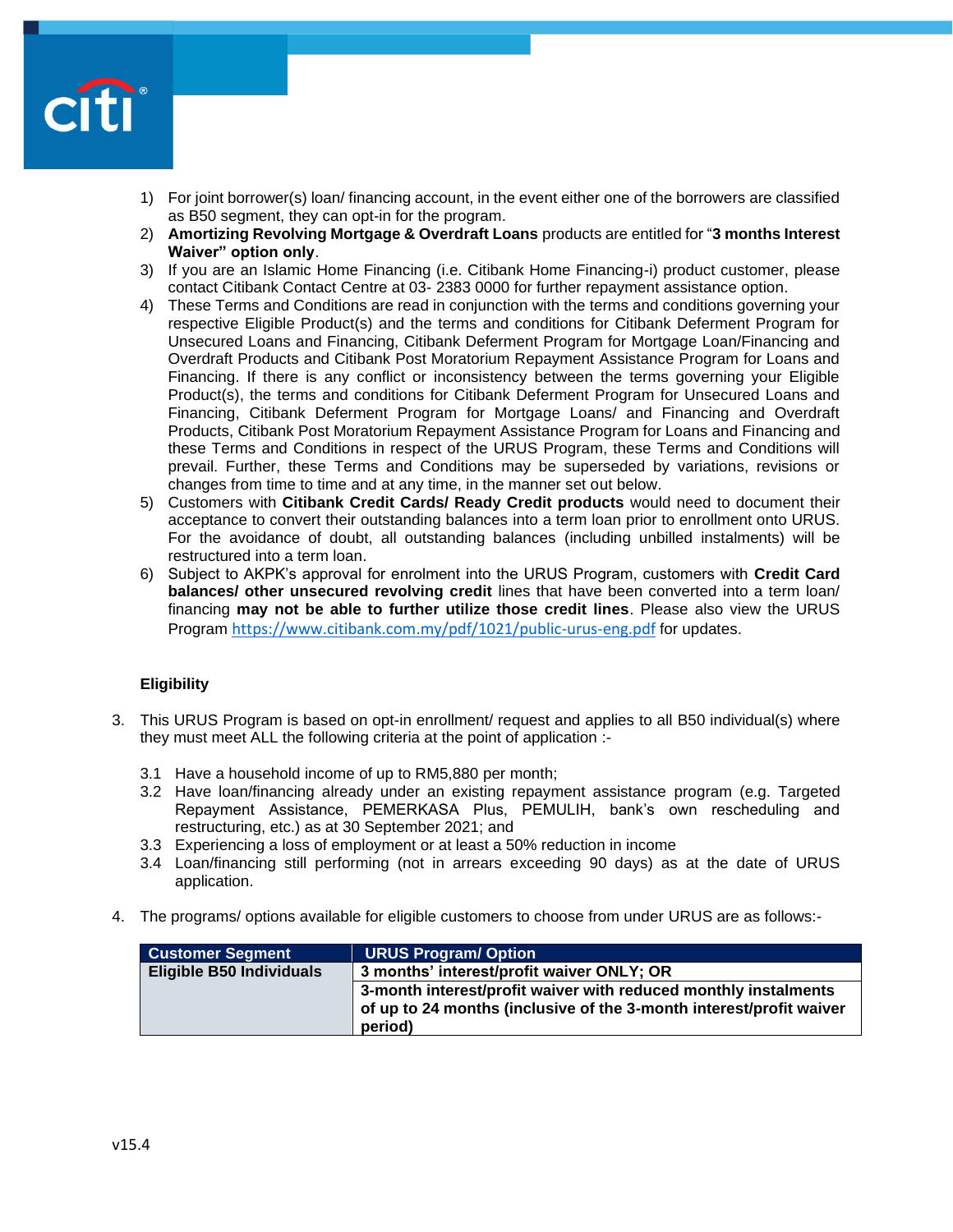

5. If you wish to enroll for the URUS Program, please submit your request along with the required documents (where applicable) set out in the table below:

| <b>Lost of employment</b>                                                                                                                                                                                                                        | Lost of income of minimum of at least 50%                                                                                                                                                                                                                                                                        |
|--------------------------------------------------------------------------------------------------------------------------------------------------------------------------------------------------------------------------------------------------|------------------------------------------------------------------------------------------------------------------------------------------------------------------------------------------------------------------------------------------------------------------------------------------------------------------|
| <b>Salaried worker:</b><br>Any one (1) of the following supporting<br>documents:                                                                                                                                                                 | <b>Salaried worker:</b><br>Any one (1) of the following supporting<br>documents:                                                                                                                                                                                                                                 |
| - EPF statement (from Jan 2020 to current);<br>OR.<br>- Bank statement (from Jan 2020 to current);<br>OR.<br>$-$ Income tax form for YA 2019 and YA 2020;<br>OR.<br>- Any other documents deemed relevant by<br>bank.                            | - EPF statement (from Jan 2020 to current); OR<br>- Salary slips/payment vouchers (1x latest<br>month in 2021 and 1x oldest in Feb 2020); OR<br>$-$ Income tax form for YA 2019 and YA 2020;<br>OR.<br>- Any other documents deemed relevant by<br>bank.                                                         |
| Sole Proprietor/Self employed:<br>Any one (1) of the following supporting<br>documents:<br>- Bank statement (from Dec 2019 to current)<br>- Income tax form for YA 2019 and YA 2020;<br>OR.<br>- Any other documents deemed relevant by<br>bank. | Sole Proprietor/Self employed:<br>Any one (1) of the following supporting<br>documents:<br>- Bank statement<br>• 3 month statement from Dec 2020 Feb 2020;<br>and<br>• Latest 3 month statement in 2021; OR<br>- Income tax form for YA2019 and YA 2020; OR<br>- Any other documents deemed relevant by<br>bank. |

- 5.1 You may find out more of our Relief programs or initiate a URUS Program request via our Covid 19 support page at [Https://www.citibank.com.my/english/common/covid19.htm](https://www.citibank.com.my/english/common/covid19.htm)
- 6. Your URUS application will be submitted to AKPK for processing and decision may take up to ten (10) working days. Upon approval of any of the URUS Program by AKPK, a letter will be issued to you. For unsuccessful customers, AKPK/Citibank will inform customers within five (5) working days from application date. For notifications by Citibank, you will be notified via SMS/ email, which will be sent to your registered mobile numbers/ email address within Citibank's records. Notification by AKPK will be made to you via email.
- 7. You remain eligible for the URUS Program if you meet the criteria stated under "Eligibility" above (see clause 5 above), not an undischarged bankrupt or bankruptcy proceedings, and your facility is not in arrears exceeding 90 days as at the date of request.
- 8. During the URUS Program Period:

### **URUS Program**: **3 months Interest/ Rental/ Profit waiver ONLY**

- 1. Upon approval, the 3 months interest/ rental/ profit waiver will apply from your next cycle/payment due date.
- 2. During the URUS Program period, your monthly instalment/ payment remains unchanged and NO interest/ rental/ profit will be billed.
- 3. All payments received will be applied towards your loan/ financing Principal amount or past due (if any).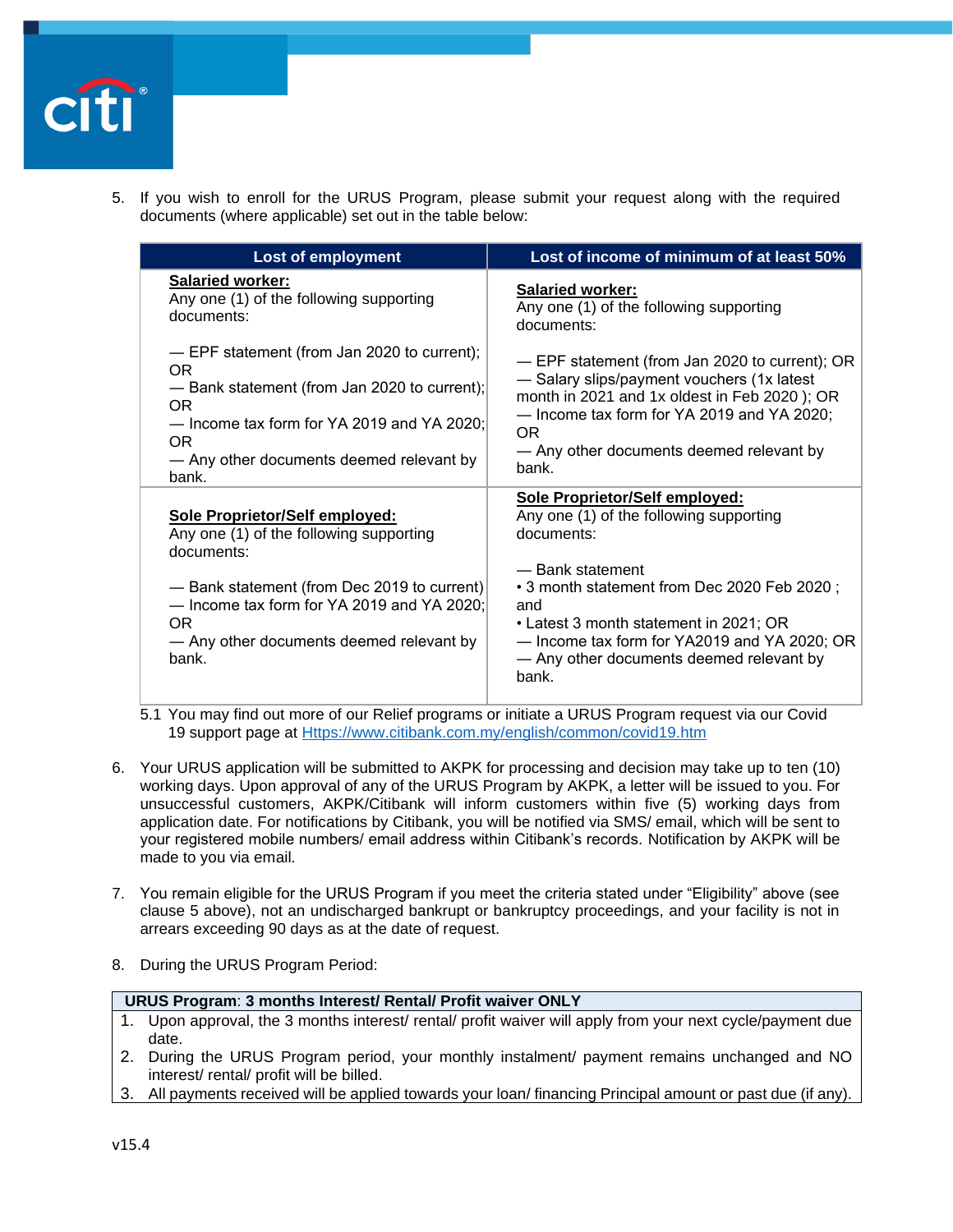

- 4. At the end of the program (i.e. month 4 onwards) your interest/ rental/ profit billing will resume, and form as part of your monthly instalment/ payment.
- 5. All payments received will be reverted and applied towards your loan/ financing monthly instalment/ payments.

\*For Citibank Term-loans/ Personal Loans currently in deferment under an existing TRA program (i.e PEMULIH) the 3-month interest waiver will be applied onto the accrued interest at the end of your TRA program.

### **URUS Program: 3 months Interest/ Rental/ Profit waiver with reduced monthly instalments of up to 24 months**

### For Income Reduction

- During the URUS program, your loans/ financing facilities will be offered on the following interest rates: a. Term loans / Personal Loans at 9% per annum or prevailing rate (whichever is lower)
	- b. Mortgage facilities at 5% per annum or prevailing rate (whichever is lower)

Note: For mortgage facilities which are pegged against Base Rate (BR)/ Base Lending Rate (BLR)/ Base Financing Rate (BFR), in the event there is change/ movement in the BR/BLR/BFR during the program period, your loan/ financing rate and monthly instalment/ payment amount as pre-determined by AKPK will not be revised.

- For Term loans/ Personal Loans, your existing facility will be cancelled and moved onto the URUS Program. Any unbilled Interest/ accrued interest/ fees from your repayment assistance programs would be carried onto your outstanding balances. This will be capitalized and added to the principal balance of your facility at the commencement of the URUS Program.
- For Mortgage Loan/ Financing Products, any unpaid/ accrued interest/ rental/ profit will be capitalized into your account at the commencement of the URUS Program, **except** for Citibank Home Partner-i whereby any payments deferred during the moratorium period will be made payable over the period of the financing.
- Upon approval of the URUS Program, the 3-month interest/ rental/ profit waiver will apply from your next cycle/payment due date.
- During the URUS Program period, your monthly instalment/ payment is reduced to follow the predetermined amount set by AKPK for a period of up to 24 months:
	- a. Where for the first 3 months, NO interest/ rental/ profit will be billed and payments received will be applied towards your loan/ financing Principal amount or past due (if any).
	- b. From month 4 onwards, your interest/ rental/ profit billing will resume and form as part of your reduced monthly instalment/ payment up till the end of the URUS Program stipulated by AKPK.
- Upon exit or termination from the URUS program, your loan/ financing rate will revert back to your original/ prevailing rate (where applicable) and monthly instalment/repayment up till the end of your existing loan/ financing tenure. Please take note that your revised monthly instalment/ commitment and overall payments may be higher by the end of your loan/ financing tenure.

#### For Loss of Employment

For Citibank Term Loans/ Personal Loans

- During the URUS program, your loans/ financing facilities will be offered on the following interest Rates a. Term loans / Personal Loans at 9% or prevailing rate (whichever is lower)
- Your existing facility will be cancelled and moved onto the URUS Program. Any unbilled Interest/ accrued interest/ fees from your repayment assistance programs would be carried onto your outstanding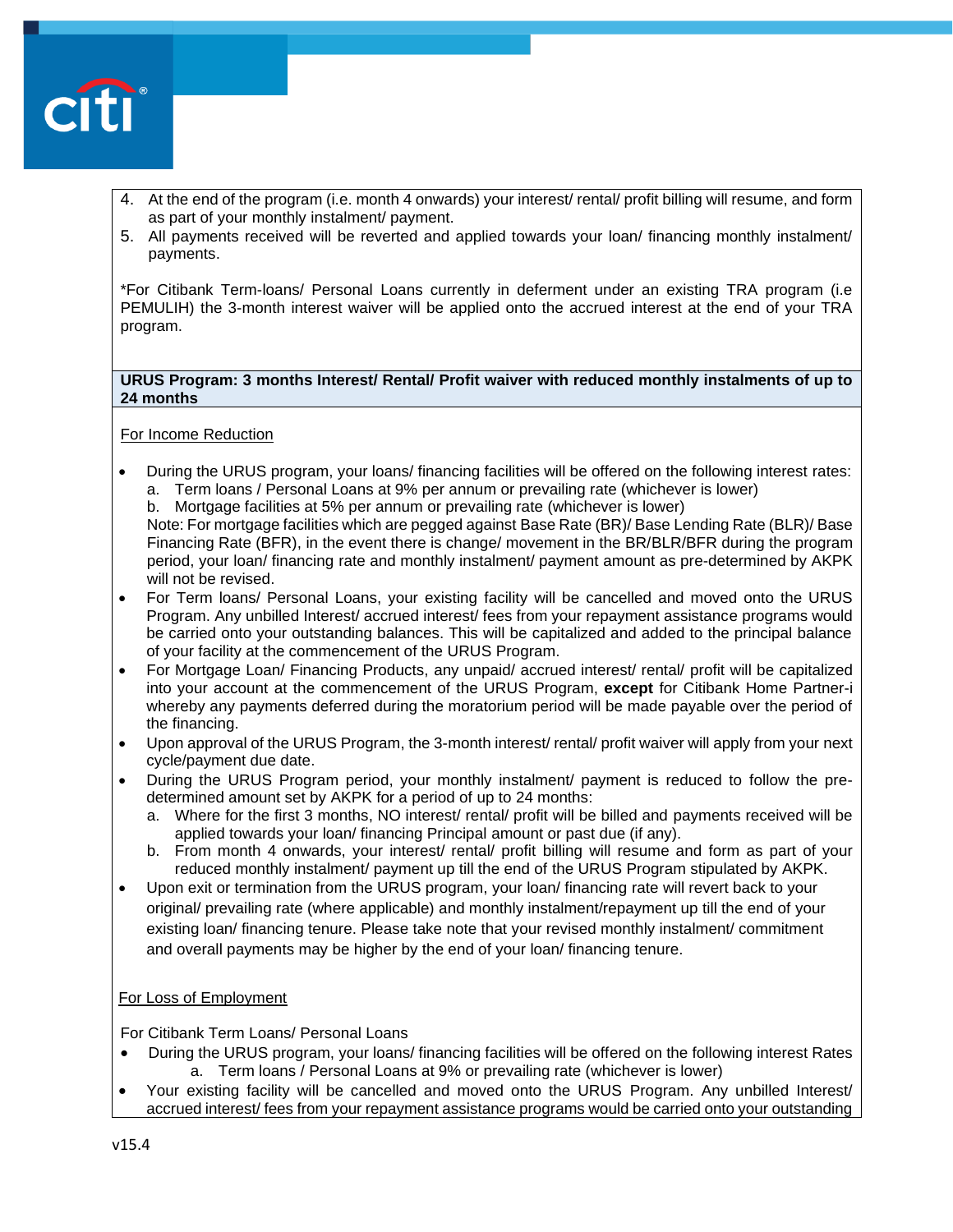

balances. This will be capitalized and added to the principal balance of your facility at the commencement of the URUS Program.

- Upon approval, the program will apply from your next cycle/payment due date, where during the program period,
	- a. For the first 6 months, you do not need to pay any monthly instalments/payments (interest will continue to be accrued at the original contracted rates but will not be compounded).
	- b. At the end of the 6 months deferment, the 3 months interest waiver will be applied onto the accrued interest and the remaining interest accrued during the deferment period will be added into your loan outstanding balance.
	- c. From month 7 onwards, your monthly instalment/ payment will resume and follow the predetermined amount set by AKPK up till the end of the URUS Program stipulated by AKPK
	- d. Your loan maturity date will be extended to accommodate the unbilled instalment(s) and interest accrued during the deferment program
- Upon exit or termination from the URUS program, your loan/ financing will revert back to your original rate and monthly instalment/ repayment up till the end of your existing loan/ financing tenure. Please take note that your revised monthly instalment/ commitment and overall payments may be higher by the end of your loan/ financing tenure.

#### For Citibank Mortgage Products

- Upon approval, the program will apply from your next cycle/ payment due date, where during the URUS Program Period,
	- $\circ$  From Month 1 to 6, you do not need to pay any monthly instalment/ payment during the moratorium period. For the first 3 months, NO interest/ rental/ profit will be billed and your monthly instalment/ payment would follow the pre-determined amount set by AKPK. At the end of the 6 months moratorium, the remaining 3 months accrued interest/ rental/ profit during the moratorium period will be added into your loan outstanding balance. (Note: For Citibank Home Partner-i, payments deferred during the moratorium period will be made payable over the period of the financing, which the tenure will be extended as part of the program.)
	- o From Month 7 onwards, your monthly instalment/ payment continues, and interest/ rental/ profit billing will resume and follow the pre-determined amount set by AKPK up till the end of the URUS program stipulated by AKPK.
	- $\circ$  Your loan maturity date will be extended to accommodate the unbilled/ reduced instalment(s)/ payment(s) and interest/ rental/ profit accrued during the moratorium program.

Upon exit or termination from the URUS Program, your loan/ financing will revert back to your original/ prevailing rate and monthly instalment/ repayment (based on the terms which we disclosed to you) up till the end of your existing loan/ financing tenure. Please take note that your revised monthly instalment/ commitment and overall payments may be higher by the end of your loan/ financing tenure.

#### **Important Notes**

- (i) For Term Loans and Personal loans, any unbilled Interest/ accrued interest/ fees from your repayment assistance programs would be carried onto your outstanding balances going into the URUS Program.
- (ii) Depending on your loan/financing, your monthly instalment/ payment upon exit may be reduced/ reverted back to the original / or be higher to facilitate with the repayments of your remaining outstanding balances.
- (iii) For Program with "6 months deferment of instalments/ payments" the interest/ rental/ profit will be charged and accrued but will not be compounded (for all applicable products).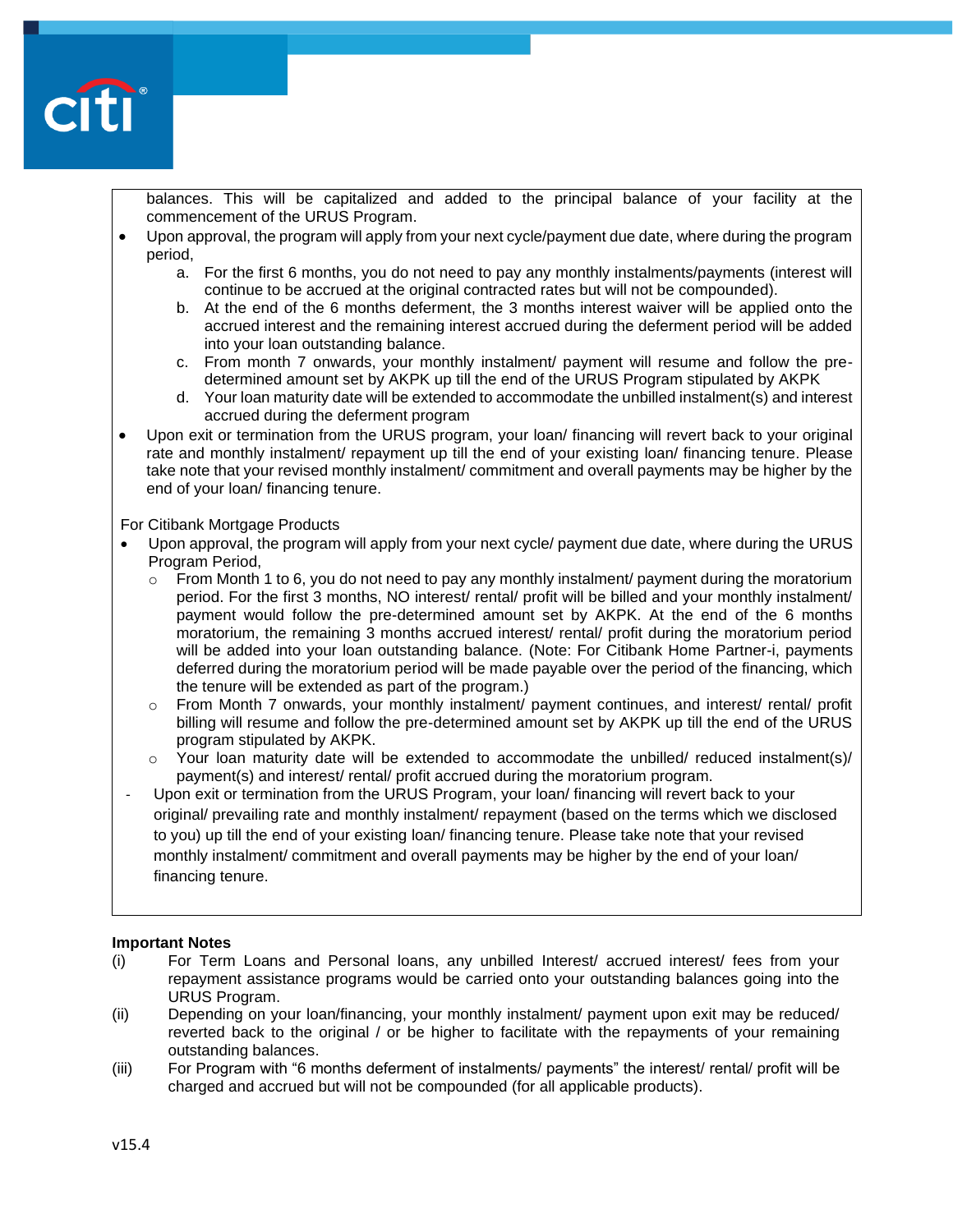

- (iv) To accommodate for the "deferred and/or reduced monthly instalment/ payment" program for 24 months, your loan/ financing tenure will be extended automatically. Please note that the consequential extension of tenure beyond the contractual loan/ financing tenure will result in higher interest/ rental/ profit charges arising from such extension.
- (v) For mortgage accounts that are in pay-ahead status (i.e. there are extra/ excess payment deposited into your loan/ financing account), at the point of URUS Program approval, kindly note that these amount that were supposed to be used to utilized towards payment of future monthly instalments will be cancelled immediately and will apply towards the reduction of your outstanding principal loan balance.
- 9. If any repayment/ payment is made by the customer during the URUS Program period:

| <b>Eligible Products</b>                                       | <b>Payment Made During URUS Program</b>                                                                                                                                                                                                                                                                                                                                                  |
|----------------------------------------------------------------|------------------------------------------------------------------------------------------------------------------------------------------------------------------------------------------------------------------------------------------------------------------------------------------------------------------------------------------------------------------------------------------|
| <b>Citibank Mortgage</b><br>Loan/Financing<br><b>Products</b>  | Your monthly instalment/ payment would follow the pre-determined amount<br>set by AKPK. Any excess amount after offsetting the amount in arrears (if<br>any) will be treated as pay-ahead. If the remaining amount exceeds three<br>(3) future monthly instalments/ payments, the balance will be used to<br>reduce your principal loan/ financing balance.                              |
| <b>Citi Instalment Loans</b><br><b>Unsecured Term</b><br>Loans | Your monthly instalment/ payment would follow the pre-determined amount<br>set by AKPK. Any payments made beyond that amount to Loan Accounts,<br>Unsecured Term Loan Accounts during the URUS Program Period will be<br>applied to any amount due (as set out in your monthly statements, where<br>applicable). If there is no amount due, it will be treated as an advance<br>payment. |

- 10. For Citibank Mortgage Loan/ Financing Product(s), your monthly instalment/ payments will resume in the month immediately following your exit, the end or termination of the URUS Program. Your repayment/ payment will be adjusted accordingly based on the revised remaining loan/ financing tenure. To accommodate for the deferment/ reduced monthly payment during the URUS Program period (applicable for programs up to 24 months), your financing maturity date (tenure) will be automatically extended. Please note that this will result in higher interest cost/ rental payment/ finance charges for your loan/ financing account.
- 11. For Citi Instalment loans and Unsecured Term Loans, your original monthly instalment will resume in the month immediately following the end/ termination of the URUS Program, and the tenure for the respective Eligible Product(s) will be automatically extended to accommodate for the unbilled month(s) instalment(s) and interest accrued (if any) during the URUS Program.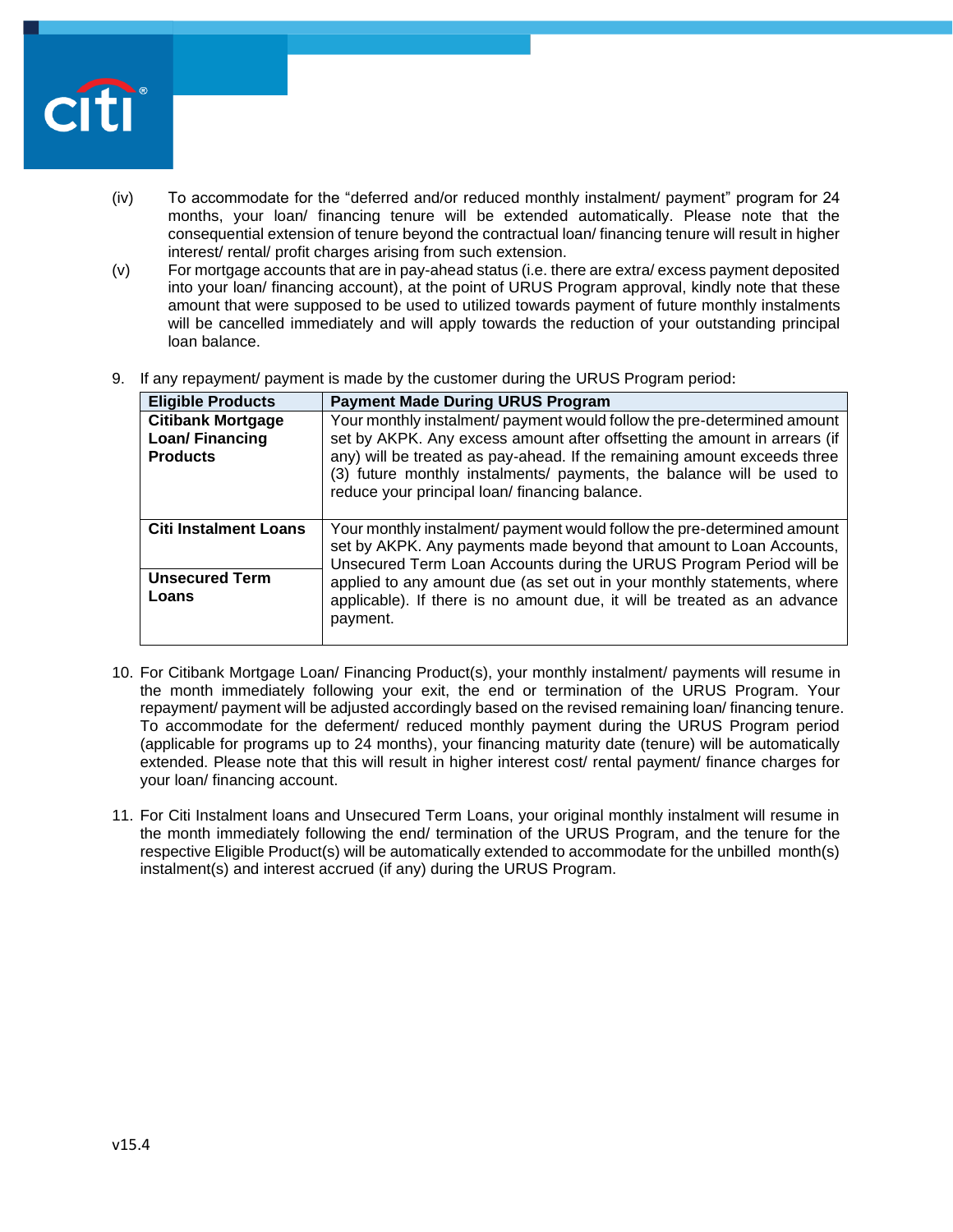

## **GENERAL TERMS AND CONDITIONS**

- 12. If the Eligible Customer(s) is in breach of any provisions of:
	- (a) Citibank Mortgage Loan/Financing Product(s) and Overdraft Loans Terms & Conditions; or
	- (b) Citibank Instalment Loan Terms and Conditions; or
	- (c) Citibank Term Loan Terms and Conditions; or
	- (d) These Terms and Conditions; or
	- (e) in the event of cancellation or termination of the Mortgage Loan/Financing Product(s) and Overdraft Loans/Instalment Loan/Unsecured Term Loan/ whether voluntarily or involuntarily closed for whatever reason, all monies due and owing under this Repayment Assistance Program for the affected Eligible Product(s) will immediately become due and payable by the Customer and Citibank may as it deems fit, charge it to the corresponding Citibank Mortgage Loan/Financing Product(s) and Overdraft Loans/Instalment Loan/Unsecured Term Loan/Ready Credit Account where the relevant Eligible Product's Terms and Conditions will apply to all the said instalments or balance remaining without prejudice to the rights and remedies of Citibank under the relevant Eligible Product's Terms and Conditions.
- 13. Despite the provisions relating to the respective rates, tenure, the manner and time of payment and modes of computation referred to here, to the full extent permitted by applicable law, Citibank is entitled at any time and from time to time to vary such tenure, manner and time of payment and/or modes of computation in any manner by giving adequate prior notice to the eligible customer. Without prejudice to the provisions set out in the corresponding Eligible Product's Terms and Conditions on Communications, the manner of notice, time of effect and the effect of such variation would be in accordance with the corresponding Eligible Product's Terms and Conditions.
- 14. Repayment of instalments/payments under this URUS Program is valid only during this URUS Program Period. For the avoidance of any doubt,
	- a) Citibank reserves the right to, as it deems fit, vary or change these Terms and Conditions from time to time with adequate prior notice by way of posting on Citibank Online found at [www.citibank.com.my](http://www.citibank.com.my/) ("Website"), or in any other manner deemed suitable by Citibank, subject to Bank Negara Malaysia guidelines or any laws, regulations and directives in force for the time being, where such variation or change is implemented on the effective date specified by Citibank. Eligible customers agree to access the Website regularly to view these Terms and Conditions and to ensure that they are kept-up to-date with any variation or changes to these Terms and Conditions;
	- b) Upon enrolment, the Eligible Customers are deemed to have accepted these Terms and Conditions (which may be varied or changed) if the Eligible customers did not opt-out of enrolment during this URUS Program Period. Citibank also reserves the right to, as it deems fit, replace wholly or in part the URUS Program by another scheme, whether similar or not, or to withdraw in altogether subject to Bank Negara Malaysia guidelines or any laws, regulations and directives in force for the time being; and
	- c) To the full extent permitted by law, Citibank will not be responsible for and disclaims all liability to any actions, claims, damages, costs, charges and expenses which the customer may suffer, sustain or incur by reason of the customer's enrollment in the Repayment Assistance Program.
- 15. Citibank reserves the right to describe any of the expressions stated here in a different manner in the statement of account and such descriptions in the statement of account will not be construed against Citibank as having a different meaning as stated here.
- 16. Any term or condition which is illegal, prohibited or unenforceable under any law or regulation shall be ineffective to the extent of such illegality, voidness, prohibition or unenforceability without invalidating the remaining terms and conditions.